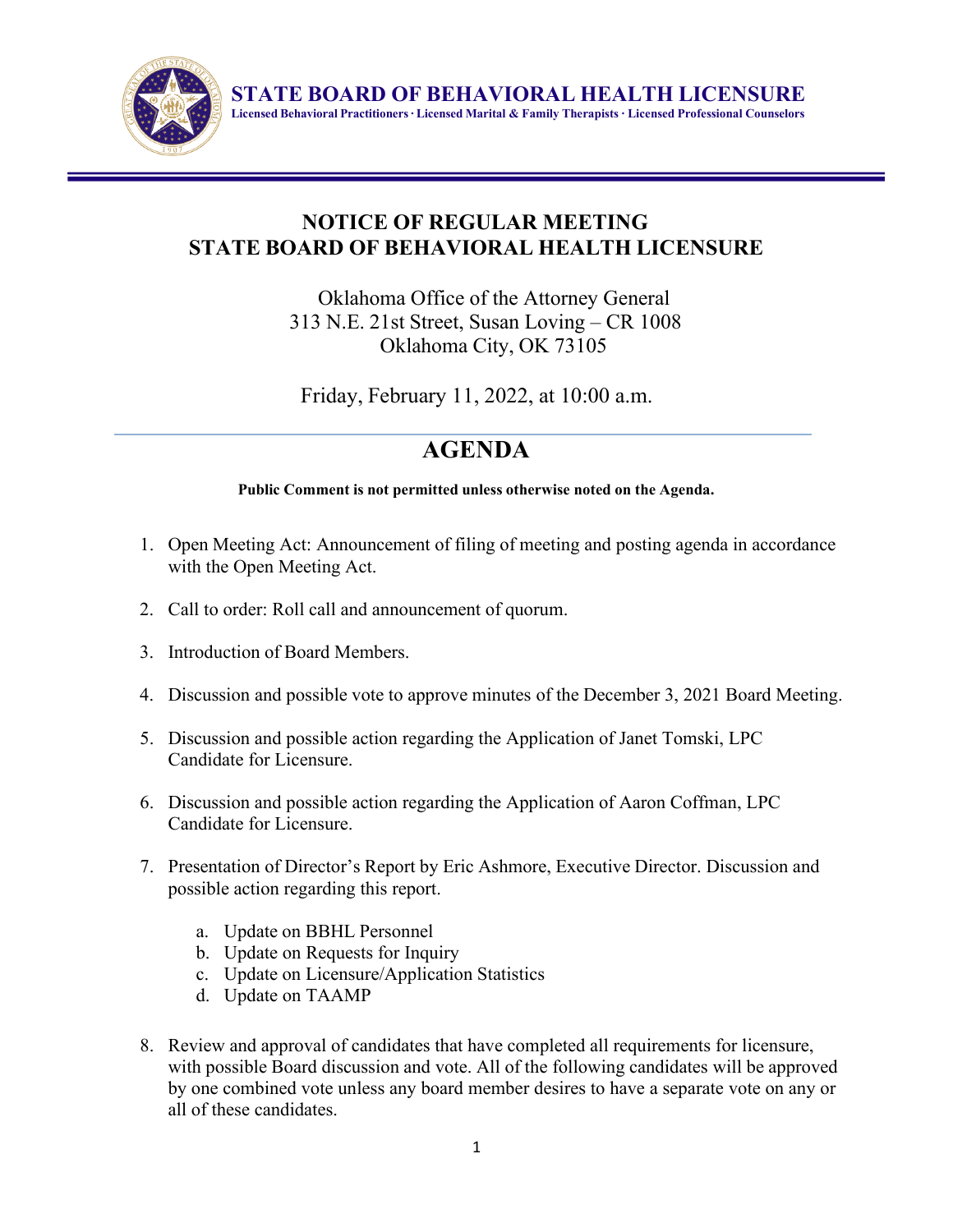

**STATE BOARD OF BEHAVIORAL HEALTH LICENSURE**

**Licensed Behavioral Practitioners∙ Licensed Marital & Family Therapists ∙ Licensed Professional Counselors**

# LICENSE TYPE: Licensed Professional Counselor

- 1. Adedayo Esther
- 2. Attard Eric 3. Benner David
- 4. Brown Cian
- 5. Cariker Katie
- 
- 6. Chase Morgan 7. Collins Rachel
- 8. Davis-Trauernicht Dannielle
- 9. Eaton Morganne
- 10. Felix Rondale
- 11. Fields Chantrell
- 12. Fitzgerald Morgan
- 13. Forbes Nichole
- 14. Foust Jordan
- 15. Garcia Zoe
- 16. Gates Thomas
- 17. Gates Mary
- 18. Grayson Jesus
- 19. Grizzle Edie
- 20. Guillory Marie 21. Hill Anitta
- 22. Ickes Laura
- 23. Ishoy Jonathan
- 24. Jamison Kara
- 25. Johnson Christine
- 26. Kincade Robyn
- 27. Knox Samantha
- 28. Lake Jennifer
- 29. Larson Anna
- 
- 30. Mattox Clay
- 31. McCall James
- 32. McConnell Addison
- 33. Metzker Lila
- 34. Morales Herrera Janette
- 35. Morefield Heather
- 36. Olivera Vaunda
- 37. Perkins Stephanie
- 38. Pettitt Connie
- 39. Phen Laura
- 41. Prisco-Rudolph Jamie 42. Raziuddin Almas 43. Redden Marcy 44. Reeves Shelli 45. Riggs James 46. Shoemaker Mark 47. Temple Chelsey 48. Tindell Amber
- 49. Veazey Sharon

40. Phillippe Joy

- 50. Walker Shawnquita
- 51. Whatley Victoria
- 52. Wiley Jeania
- 53. Wiley Brandy
- 54. Williams Bree
- 55. Wilson Mistie
- 56. Woodward, Katherine
- 57. Zalk Anita

### LICENSE TYPE: Licensed Marital and Family Therapist

1. Gaddis Ceedee 2. Gorham Tiffany

3. Stafford Kourtney

- 4. Tanner Marcus
- 5. Veeley Kelly
- 6. Violas Darlene
- 7. Robinson Julie
- 9. Review of graduate degrees that have been submitted to the agency for LPC licensure, with possible Board discussion and vote.

**Southwestern Baptist Theological Seminary – Marriage/Family Therapy San Jose State University - Education/Counseling & Student Personnel**

10. Review of coursework that has been submitted to the agency for LPC licensure, with possible Board discussion and vote.

### **East Central University - School Counseling**